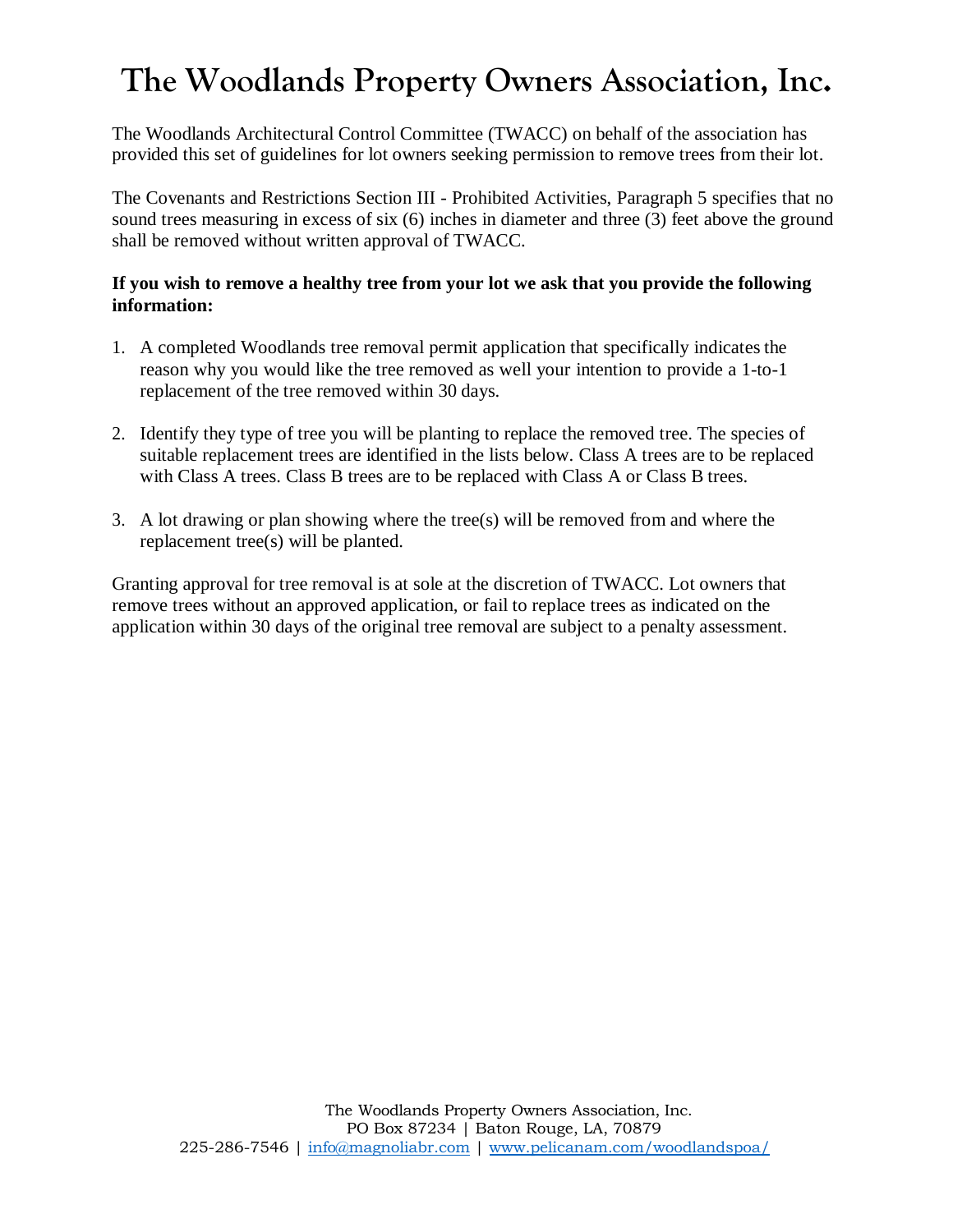#### **CLASS A TREES**

All class "A" trees, at the time of planting, shall have a minimum caliper of at least two and one half  $(2 \frac{1}{2})$  inches, measured  $(3)$  three feet above the root ball, and a minimum height of 10-12 feet, as per the National Nursery Association Standards.

**COMMON NAME Scientific Name** AMERICAN ELM Ulmus Americana BALD CYPRESS Taxodium Distichum BLACK GUM Nyssa Sylvatica LOBLOLLY PINE Pinus Taeda LONGLEAF PINE Pinus Palustris NUTALL OAK Quercus Nuttallii PECAN Carya Illinoensis POND CYPRESS Taxodium Ascendens RED MAPLE Acer Rubum L. Var. rubum RED OAK Quercus Falcata SHUMARD OAK Quercus Slummardii SOUTHERN MAGNOLIA Magnolia Grandiflora SOUTHERN LIVE OAK Quercus Virginiana SOUTHERN SUGAR MAPLE Acer Barbatum SWAMP RED MAPLE Acer Rubrum Drummond II SWEETBAY MAGNOLIA Magnolia Virginiana SWEETGUM Liquidambar Styraciflua WHITE OAK Quercus Alba WILLOW OAK Quercus Phellos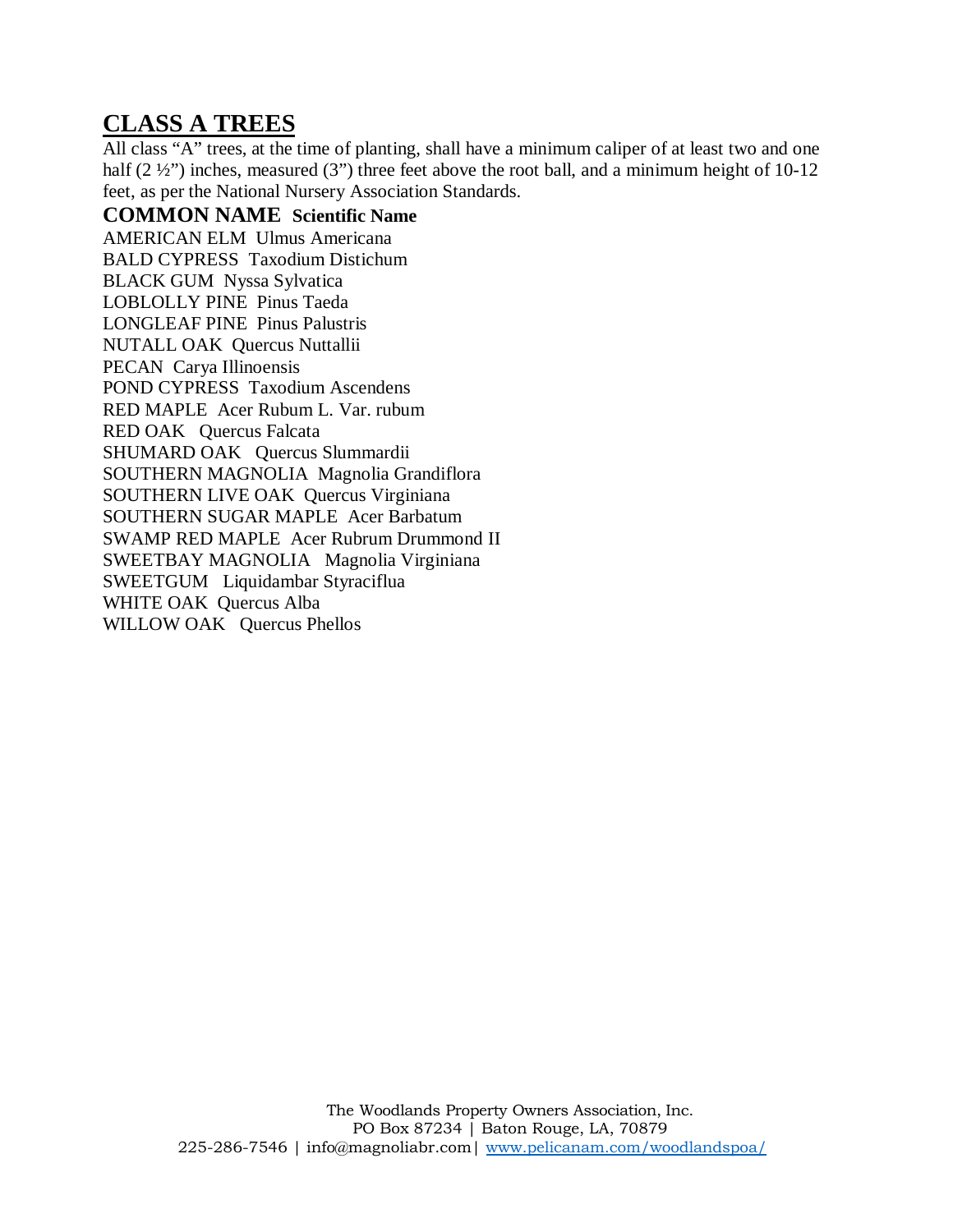### **CLASS B TREES**

All class "B" trees and all other trees, other than class "A" trees, at the time of planting, shall have a minimum caliper of at least one and one-half  $(1\frac{1}{2})$  inches, measured (3')feet above the root ball, and a minimum height of 8-10 feet, as per the National Nursery Association Standards.

#### **COMMON NAME Scientific Name**

BLACK WILLOW Salix Nigra BOTTLEBRUSH BUCKEYE Aesculus Parviflorum CASSINE or DAHOON HOLLY Ilex Cassine CHERRY LAUREL Prunus Caroliniana DECIDUOUS HOLLY Ilex Decidua FOSTERS HOLLY, GREENLEAF HOLLY, SAVANNAH HOLLY, ETC. Ilex "attenuate" Ultivars GREYBEARD Chionanthus Virginicus MAYHAW Crataegus Opaca PARSLEY HAWTHORN Crataegus Marshallii PERSIMMON Diospyros Virginiana RIVER BIRCH Betula Nigra WALTER'S VIBURNUM Virburnum Oboratum